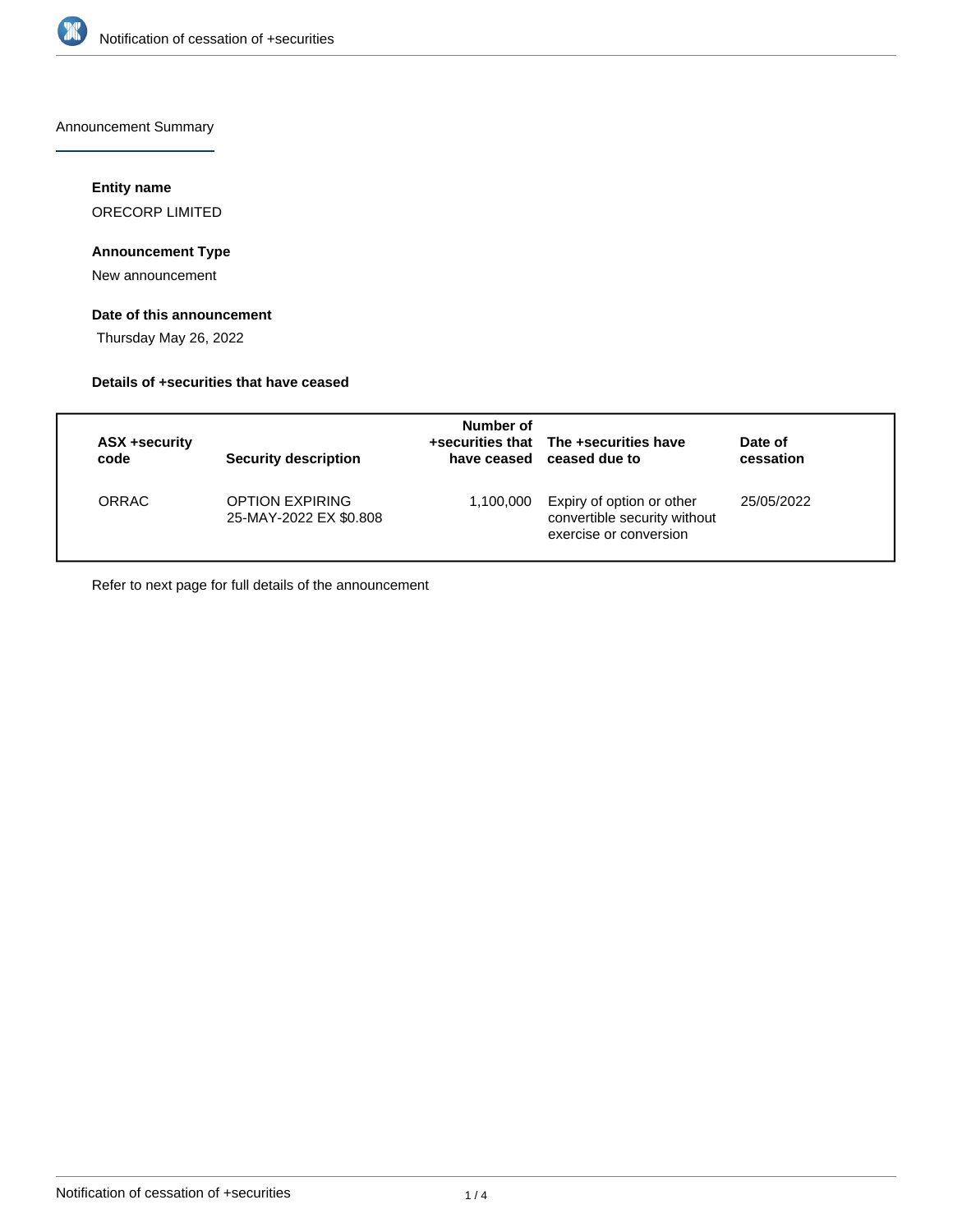

### Part 1 - Announcement Details

### **1.1 Name of +Entity**

ORECORP LIMITED

We (the entity named above) provide the following information about our issued capital.

**1.2 Registered Number Type**

ACN

**Registration Number** 147917299

## **1.3 ASX issuer code** ORR

# **1.4 The announcement is**

New announcement

# **1.5 Date of this announcement**

26/5/2022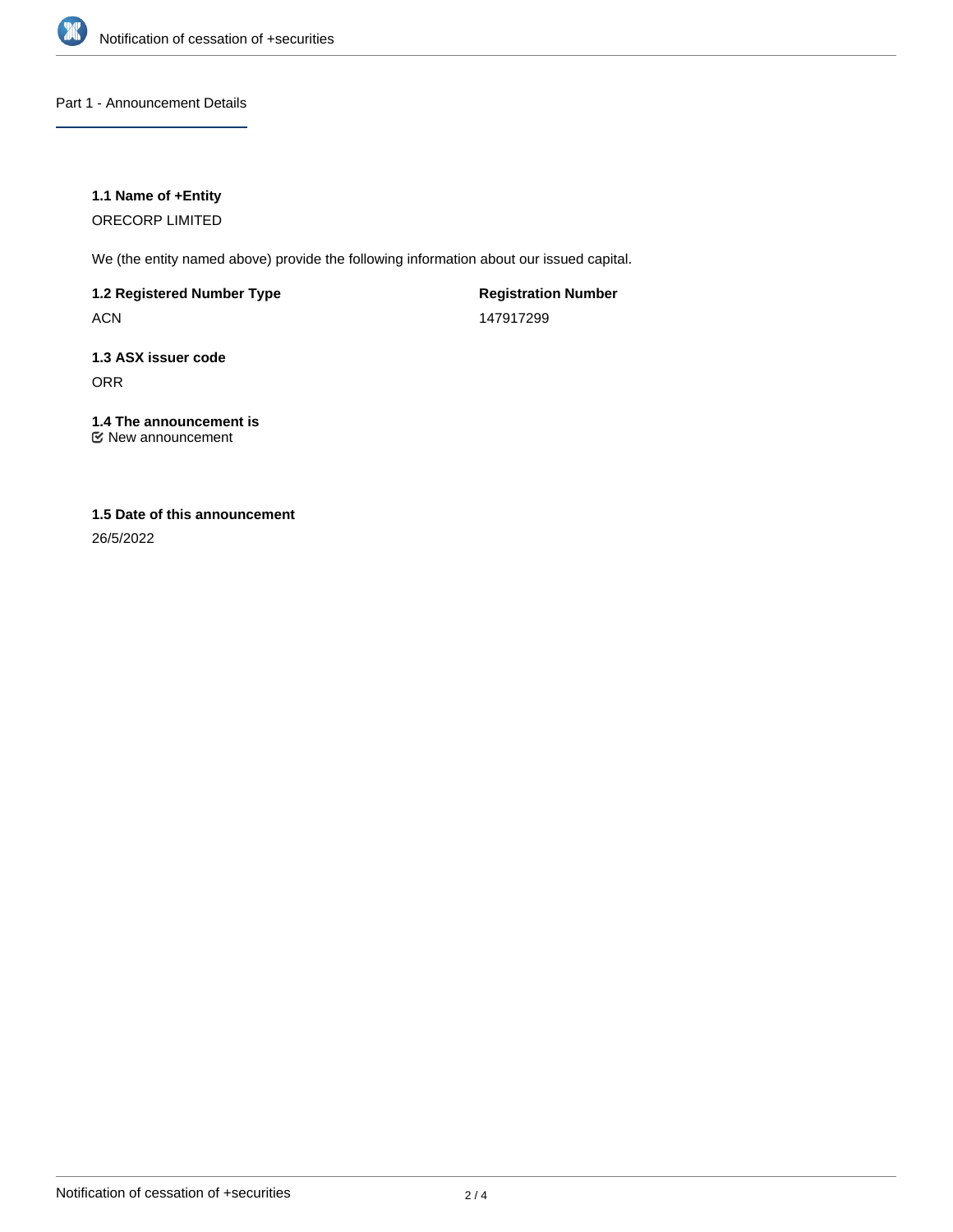

### Part 2 - Details of +equity securities or +debt securities that have ceased

#### **ASX +Security Code and Description**

ORRAC : OPTION EXPIRING 25-MAY-2022 EX \$0.808

### **Unquoted +equity securities that have ceased**

**Number of securities that have ceased**

1,100,000

# **Reason for cessation** Expiry of option or other convertible security without exercise or conversion

**Date of cessation** 25/5/2022

**Is the entity paying any consideration for the cessation?** No

#### **Any other information the entity wishes to notify to ASX about the cessation?**